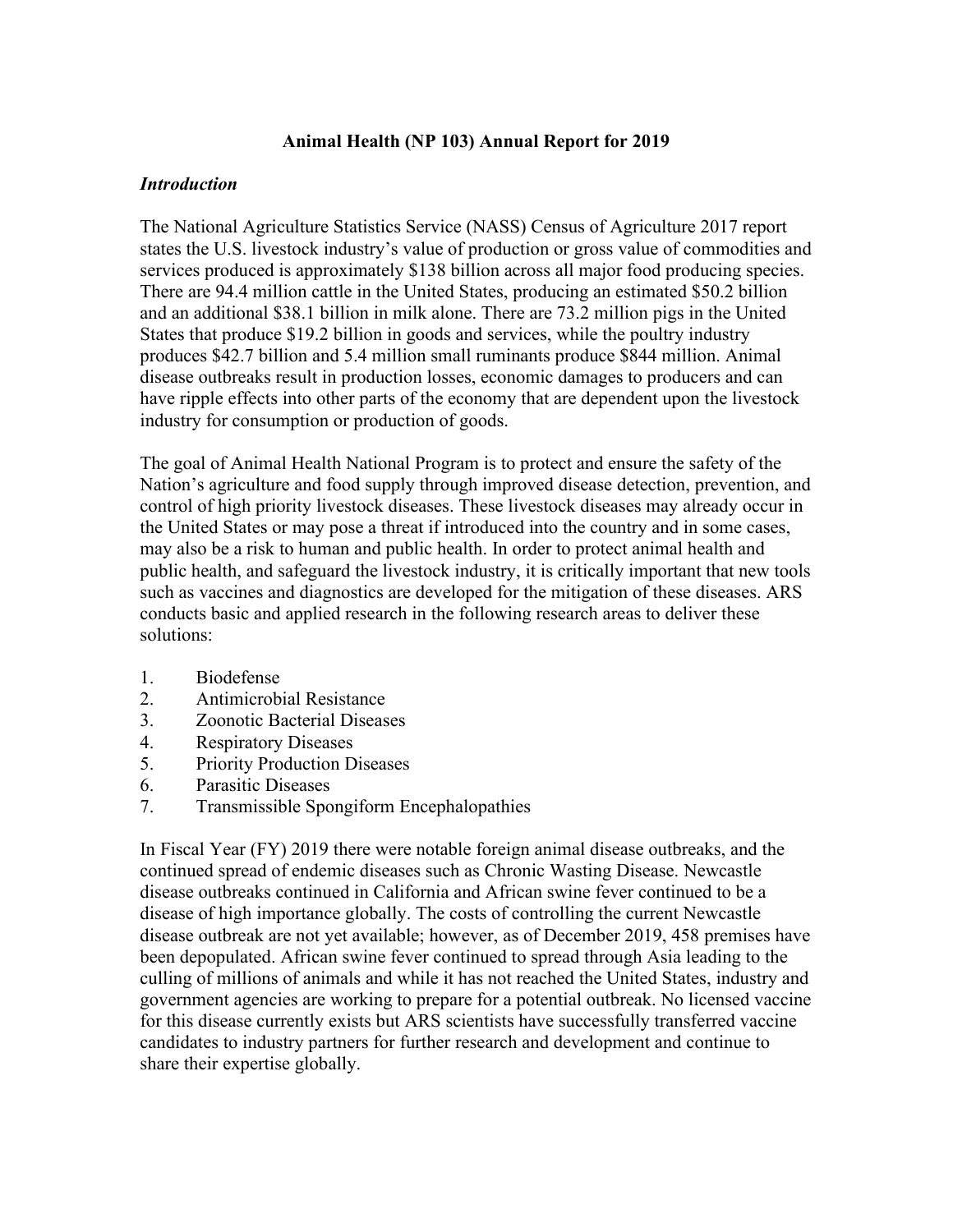The Animal Health National program completed the 4th year of the 5-year national program cycle in 2019 and made significant accomplishments towards understanding priority diseases as well as the development of veterinary medical countermeasures to detect, prevent, control, and effectively respond to disease outbreaks.

*Vision:* The vision for ARS animal health research is to be a worldwide leader that delivers effective solutions to prevent and control animal diseases that impact agriculture and public health.

*Mission:* The mission of the Animal Health National Program (NP 103) is to conduct basic and applied research on selected diseases of economic importance to the United States livestock and poultry industries. Drs. Cyril Gerard Gay and Roxann Motroni lead the Animal Health National Program.

The Animal Health National Program currently includes 40 core research projects, with the support of 86 scientists located at nine research sites throughout the United States. The FY2019 ARS research budget for the Animal Health Program was \$72.9 million with increases for Chronic Wasting Disease and the science program at the National Bio and Agro-defense Facility (NBAF). Scientists working in the program published 167 manuscripts in peer-reviewed journals and 2 book chapters. A total of nine new inventions were disclosed, six patents filed, and four new patents awarded. Additional technology transfer included 64 Material Transfer Agreements, four new Material Transfer Research Agreements, and three new Cooperative Research and Development Agreements. The NP103 program also trained 99 students and post-doctoral candidates during FY2019.

In FY2019, NBAF, which will replace the aging Plum Island Animal Disease Center (PIADC), was transferred from being owned and operated by the Department of Homeland Security to the United States Department of Agriculture (USDA). The NBAF will function within the Animal Health National Program and will provide for the first time BSL-4 capabilities to USDA and allow the program to further expand into high consequence zoonotic pathogens.

## **New additions to the NP 103 team in 2019 are:**

**Dr. Alfonso Clavijo,** Director of the National Bio and Agro-Defense Facility, Manhattan, Kansas.

**Dr. Fayna Diaz-Segundo,** Collaborator, Plum Island Animal Disease Center, Orient Point, New York.

**Dr. Cari Hearn,** Research Veterinary Medical Officer, Avian Disease & Oncology Laboratory, East Lansing, Michigan.

**Dr. Hao Ma,** Computational Biologist, Ruminant Diseases & Immunology Research Unit, Ames, Iowa.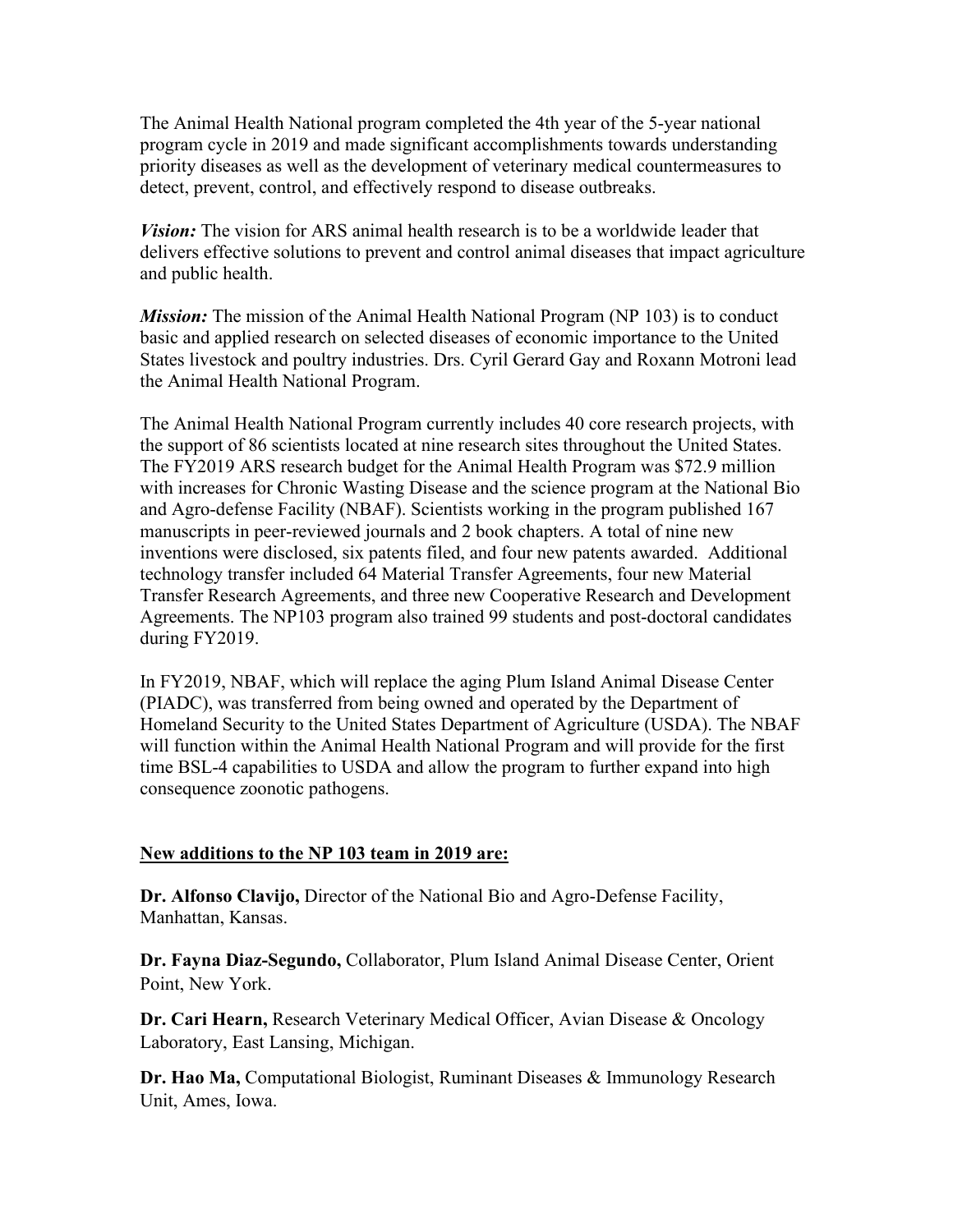**Dr. Emily Wynn**, Post-Doctoral Fellow, joined Genetics, Breeding and Animal Health Research Unit, Clay Center, Nebraska.

# **The following scientists retired:**

**Dr. Claudio Afonso,** Research Microbiologist, Exotic & Emerging Avian Viral Diseases Research Unit, Athens, Georgia.

**Dr. Hong Li,** Research Microbiologist, Animal Disease Research Unit, Pullman, Washington.

**Dr. Eileen Thacker,** Center Director, U.S. National Poultry Research Center, Athens, Georgia.

The distinguished record of these scientists is recognized world-wide and they will be missed at NP 103.

# **The following scientists in NP 103 received prominent awards in 2019:**

**Dr. Joan K. Lunney,** Animal Parasitic Diseases Laboratory, Beltsville, Maryland, was inducted into the Agricultural Research Service Science Hall of Fame to honor senior agency researchers for outstanding, lifelong achievements in agricultural science and technology.

**Dr. Amy L. Vincent,** Virus and Prion Research, Ames, Iowa, received the Arthur S. Flemming Award for outstanding scientific achievements in the fields of animal health.

**Drs. Amy L. Vincent, Crystal L. Loving, and Kelly M. Lager,** National Animal Disease Center, Ames, Iowa, members of the Attenuated Swine Influenza Vaccine Team, received the USDA ARS Midwest Area Technology Transfer Award.

## **Research Results***:*

The following section of the report summarizes high impact research results addressing objectives in the current national program action plan components.

# **Component 1: Biodefense**

*Problem Statement 1A: Foreign Animal Diseases*

# *African Swine Fever (ASF) Candidate Vaccines Transferred to Industry for Research and Development*

Plum Island Animal Disease Center: Foreign Animal Disease Research Unit Orient Point, New York

African swine fever (ASF) virus causes infections in domestic pigs that are often fatal and are characterized by fever, hemorrhages, ataxia and severe lethargy.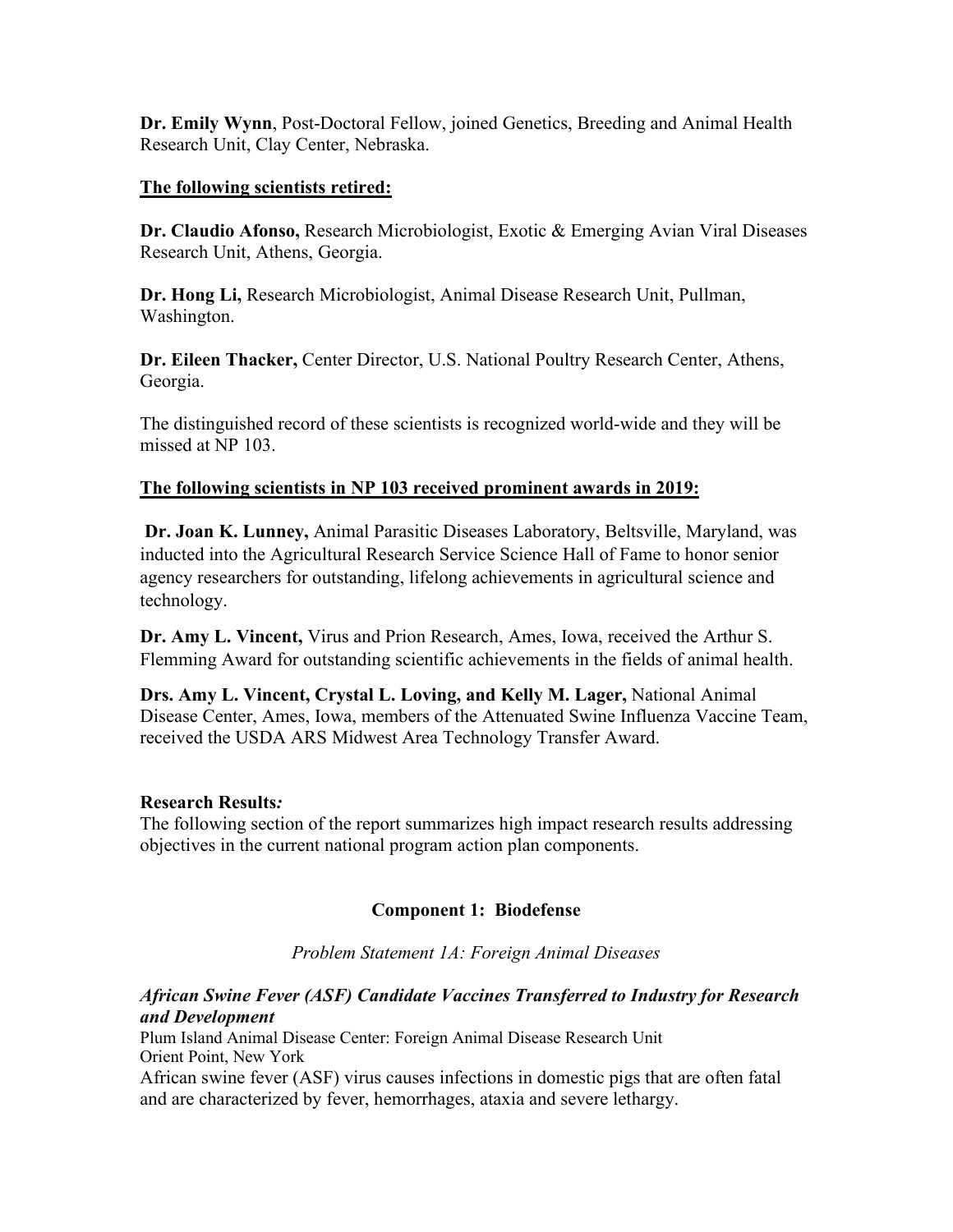African swine fever was initially limited to sub-Saharan Africa. However, in 2007, a very virulent viral strain of ASF was introduced into the Republic of Georgia. Subsequently, the virus (Georgia 2007) started to spread to the Russian Federation, reached the European Union in 2014, and in 2018, the disease reached the world's largest pig producer, China. Thus, the disease has spread to three continents over the last decade and ASF now has an unprecedented geographical scope and poses a major threat to the U.S swine industry. There is no vaccine available for ASF and the control of the disease is strictly dependent on animal quarantine, biosecurity measures, and slaughter. This presents a major gap in the availability of veterinary medical countermeasures to effectively prevent, control, and eradicate an ASF outbreak. A notable accomplishment in 2019 was the successful development and transfer of ASF candidate vaccines by ARS scientists to five pharmaceutical companies. Important milestones included the submission of patents to the U.S Patent and Trademark Office, five U.S. Government Patent and Biological Material Licenses, and one Cooperative Research and Development Agreement (CRADA). These important milestones set the stage to begin the process of developing the first safe and effective commercial ASF vaccine.

### *Study Reveals Pigs Can Transmit FMD Virus Prior to Signs of Sickness*

Plum Island Animal Disease Center: Foreign Animal Disease Research Unit Orient Point, New York

Foot-and-mouth disease (FMD) virus spreads much more aggressively in pigs than previous research suggested, according to ARS scientists at the Plum Island Animal Disease Center. The new study showed that pigs were able to infect other pigs just 24 hours after being themselves infected with the FMD virus, long before showing any clinical signs. Prior to this research, it was believed that FMD transmission in pigs did not occur before visible signs of illness. Therefore, previous disease-dynamics models to predict disease impacts and estimate outbreak resource requirements did not account for the impact of preclinical transmission. Working with scientists at the Animal and Plant Health Inspection Service, Center for Epidemiology, Animal Health, ARS scientists used a mathematical modeling approach to estimate the impact of FMD preclinical transmission amongst pigs. With this new information, the models showed FMD outbreaks in the U.S. pig production sector would result in a 40-percent increase in the number of farms affected over previous estimates. That translates into 166 additional farms and more than 664,000 pigs euthanized compared to the previous models. Failure to account for information like this could make the difference between a limited, wellcontrolled FMD outbreak in the United States with a cost of \$3 million over two months as opposed to a catastrophic nationwide epidemic with a cost of \$20 billion over one year. Infectious disease modeling is a critical part of preparedness and protection of U.S. livestock. Research such as this provides critical information to help build better models to protect livestock industries from FMD.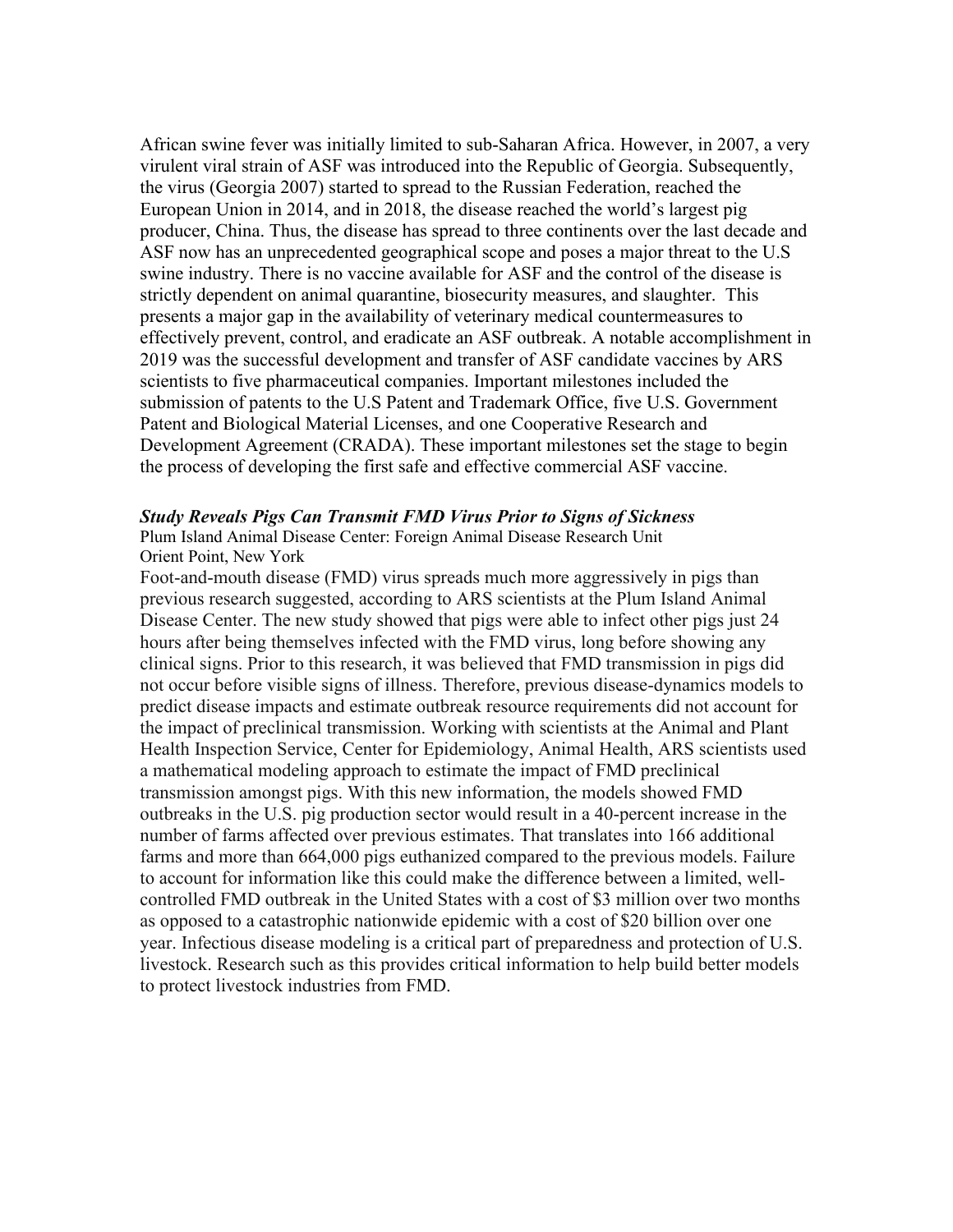# *Newcastle Disease Virus that was the Cause of the 2018 California Outbreak is Similar to the Virus that Caused the Outbreak in 2002*

Southeast Poultry Research Laboratory: Exotic and Emerging Avian Viral Diseases Research Athens, Georgia

Newcastle disease is a foreign animal disease of poultry and three outbreaks have occurred in the United States in the last century with the last outbreak currently ongoing in California. These outbreaks have cost several hundreds of millions of dollars to control. To better determine the risks presented by the current California virulent Newcastle disease virus, ARS researchers in Athens, Georgia, conducted studies to compare the virulence and transmission dynamics of the current outbreak strain with the previous virus. It was concluded that the new Newcastle disease virus presents characteristics that are consistent with a highly virulent virus that is highly similar to the California 2002 virus. This study is important to researchers and response agencies as it provides key insights into the risk of the present outbreak and demonstrates that previous studies conducted by ARS researchers on the California 2002 virus is still valid and applicable to the current outbreak.

### *Efficacy of Two Licensed H5 Vaccines Against Challenge with a 2015 United States H5N2 clade 2.3.4.4 Highly Pathogenic Avian Influenza Virus in Domestic Ducks* Southeast Poultry Research Laboratory: Exotic and Emerging Avian Viral Diseases Research Athens, Georgia

Highly pathogenic avian influenza (HPAI) clade 2.3.4.4 viruses caused a major AI outbreak in poultry in the United States in 2015. Although the outbreak was controlled, vaccines were considered as an alternative control method and new vaccines were approved and purchased by the National Veterinary Stockpile for emergency use. ARS researchers in Athens, Georgia, evaluated the efficacy of two of these vaccines in protecting Pekin ducks against challenge with an H5N2 HPAI poultry isolate. A recombinant alphavirus-based vaccine and an inactivated adjuvanted reverse genetics vaccine (originally developed by ARS and transferred to a commercial partner for manufacturing and stockpiling) were used to immunize the ducks. Both vaccines, regardless of the vaccination strategy used, reduced or prevented disease and virus shedding after challenge. This information is important to prepare and control avian influenza in domestic ducks should another outbreak with H5N2 clade 2.3.4.4 occur in the United States.

# *ARS Workforce Development: Creating the Next Generation of Biodefense Researchers*

National Bio and Agro-Defense Facility

Manhattan, Kansas

In FY19, ARS created Workforce Development training agreements with the Auburn University, the University of Connecticut and the University of Minnesota. All three Universities are new NBAF training partners with ARS. These agreements will support 4 new (FY19) trainees in immunology/vaccinology, epidemiology and disease pathogenesis. There are 7 trainees currently at Mississippi State University and Kansas State University (agreements established in FY17 and FY18). ARS scientists are collaboratively involved in these research training projects. ARS held a research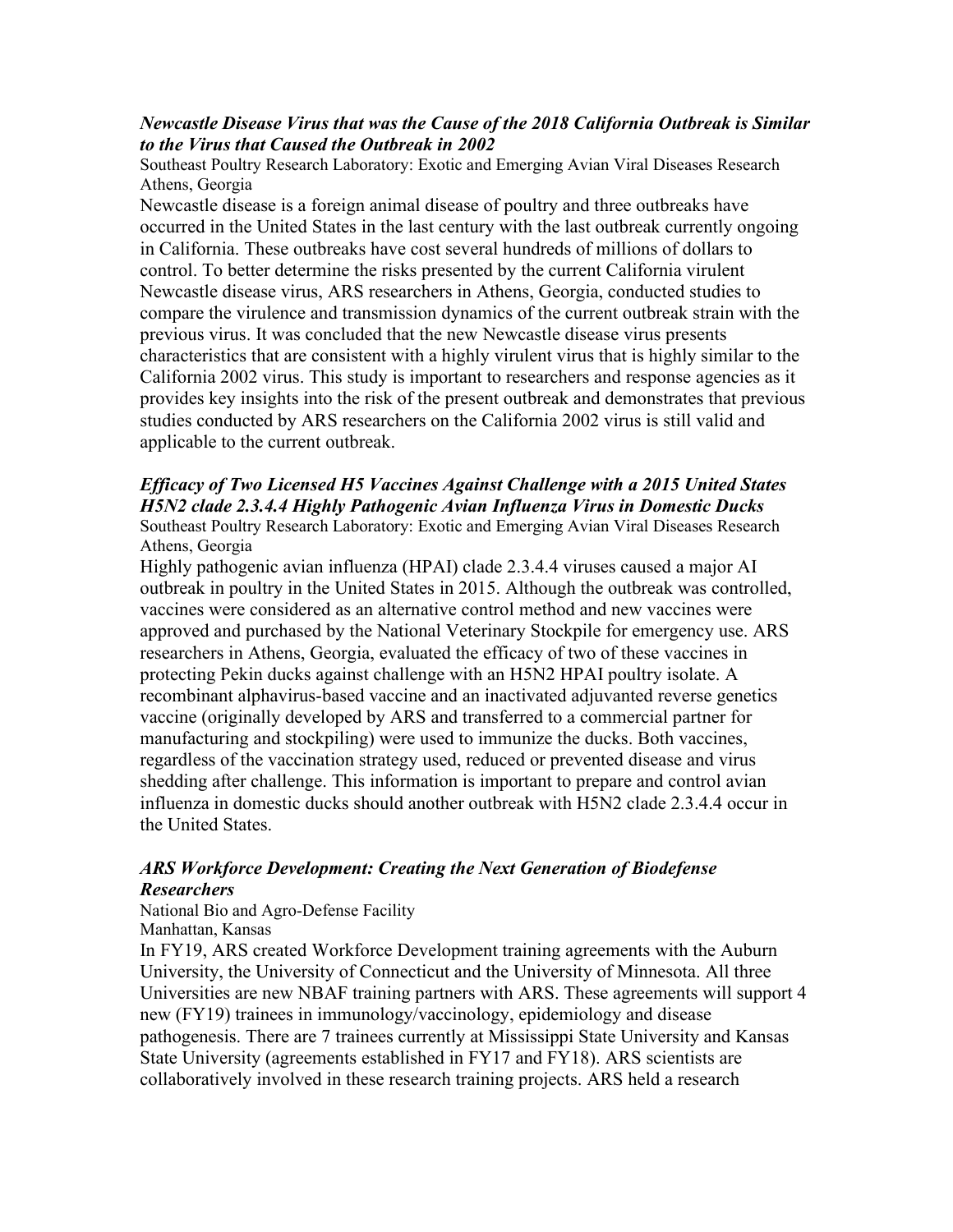symposium for the workforce development trainees, and their USDA and University mentors in Manhattan, Kansas, on August 27, 2019.

## *Problem Statement 1B: Emerging Diseases*

# *Publication of a Unified Classification and Naming System for New Emerging Newcastle Disease Viruses*

Southeast Poultry Research Laboratory: Exotic and Emerging Avian Viral Diseases Research Athens, Georgia

Newcastle disease virus has high sequence variability that often is unique by country or region of the world. Several classification systems have previously been published that have established unique genotypes to describe these differences, but because of a lack of strict rules governing the establishment of new genotypes, a single system has not been widely adopted. ARS researchers in Athens, Georgia, led an effort to establish a consortium of 23 reference and research laboratories to develop new and consistent naming rules using the complete fusion gene sequence to establish a consistent naming system, and the consortium published these results. This new nomenclature system is likely to become the de facto standard for genotype naming for Newcastle disease viruses.

# *Epizootic Hemorrhagic Disease Virus (EHDV) Infection Affects Sensory and Neural Tissues in Culicoides Midges*

Center for Grain and Animal Health Research: Arthropod Borne Animal Disease Research Unit Manhattan, Kansas

Epizootic Hemorrhagic disease is an emerging disease caused by a virus transmitted by culicoides nsects, commonly referred to as midges, that has caused significant economic losses in the captive deer industry. This virus has also infected cattle during disease outbreaks resulting in additional economic losses to the cattle industry. The midges get infected by feeding on an animal with the virus, and then transmit the virus through subsequent bites. With collaborators at Clemson University and University of South Carolina, ARS scientists identified key changes in female midge gene expression profiles occurring during early infection with EHDV. Genes that had decreased expression included those for sensory functions (especially vision), behavior, learning, and memory. Genes that had increased expression included those for immune processes, odor, and light detection. These results suggest that EHDV infection may have a significant effect on sensory and neural tissues of midges and suggest a change needed in the use of lamps that use light wavelength to optimally attract and trap infected insects during outbreaks, which is important to researchers as well as industries interested in trapping the insects as a means of disease control.

## *A New United States Swine Pathogen Database*

National Animal Disease Center: Virus and Prion Research Ames, Iowa

In recent years, several deadly viral diseases of pigs have emerged in the United States causing hundreds of millions of dollars in economic damages. In order to effectively respond to these diseases or detect new disease incursions or viral variants, it is critical to have a database of currently circulating viral genetic sequences and associated tools to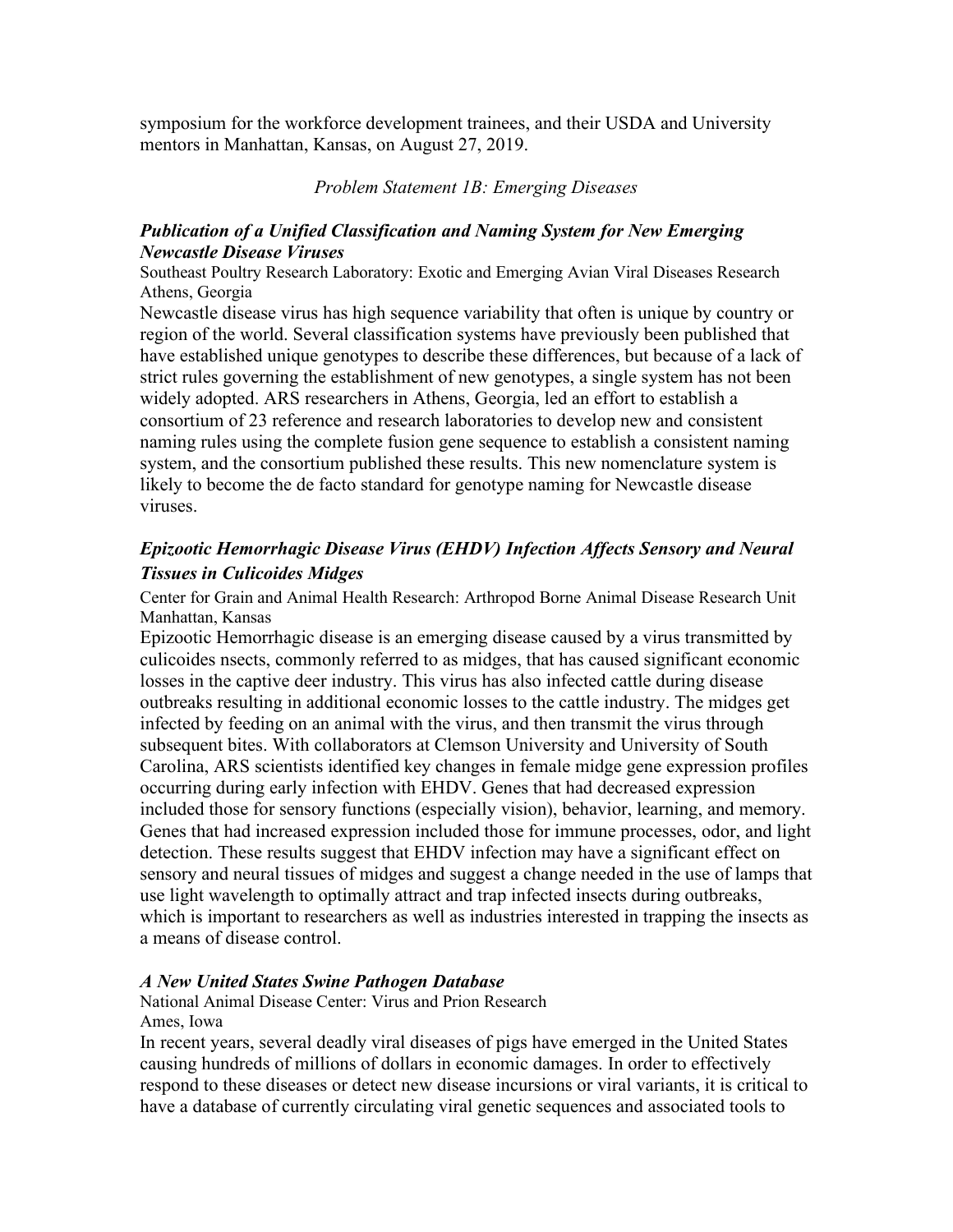analyze the sequences. ARS scientists in Ames, Iowa, created such a database [\(https://swinepathogendb.org\)](https://swinepathogendb.org/) for porcine reproductive and respiratory syndrome virus (PRRSV), Senecavirus A (SVA), and porcine epidemic diarrhea virus (PEDV) using nucleotide sequences and related metadata found in GenBank, part of the United States National Center for Biotechnology Information, and from clinical cases detected by key veterinary laboratories. Presently, the South Dakota Animal Disease Research and Diagnostic Laboratory, the Iowa State Veterinary Diagnostic Laboratory and the Kansas State University Veterinary Diagnostic Laboratory have submitted over 2000 sequences. A suite of web-based tools allows stakeholders, researchers and veterinarians to quickly search for genetic sequence information, identify similar viruses, and browse virus genomes to inform research and control efforts. Databases such as these will greatly increase researchers' understanding of endemic circulating viruses as well as speed response efforts by quickly identifying new viral variants.

### **Component 2: Antimicrobial Resistance**

#### *Problem Statement 2A: Ecology of Antimicrobial Resistance*

### *Antimicrobial Resistance Distribution Differs Among Methicillin Resistant Staphylococcus aureus (MRSA) Isolates from Health Care and Agricultural Sources* National Animal Disease Center: Virus and Prion Research Ames, Iowa

Antimicrobial resistance is an expanding public health concern. Since the discovery of livestock associated MRSA (LA-MRSA), public health concerns have increased surrounding the potential of LA-MRSA isolates to serve as a reservoir for antimicrobial resistance genes. ARS researchers at Ames, Iowa, compared swine associated LA-MRSA ST5 and human clinical MRSA ST5 isolates for antimicrobial susceptibilities and genes associated with antimicrobial resistance. Swine associated LA-MRSA ST5 isolates showed resistance to fewer antibiotics than clinical MRSA ST5 isolates from humans with no swine contact. Distinct genomic antimicrobial resistance elements were harbored by each subgroup, with little overlap in shared antimicrobial resistance genes between swine associated LA-MRSA ST5 and clinical MRSA ST5 isolates. These results are important to public health officials and policy-makers since the results demonstrate swine associated LA-MRSA ST5 and human clinical MRSA ST5 isolates are separate and distinct suggesting that swine do not play a major role in maintaining a MRSA ST5 reservoir affecting humans.

### *Antibiotics Alter the Normal Swine Respiratory Microbial Community*

National Animal Disease Center: Virus and Prion Research Ames, Iowa

Antibiotic stewardship is of the utmost importance to improve animal health outcomes and prevent selection of antimicrobial resistance. There is increasing evidence of the important role the normal respiratory microbial community (microbiota) plays in shaping immune and respiratory health. However, there is little knowledge on the effects of antibiotics on the swine respiratory microbiota. Oxytetracycline is a broad-spectrum antibiotic that is used for treatment of bacterial respiratory disease in swine. ARS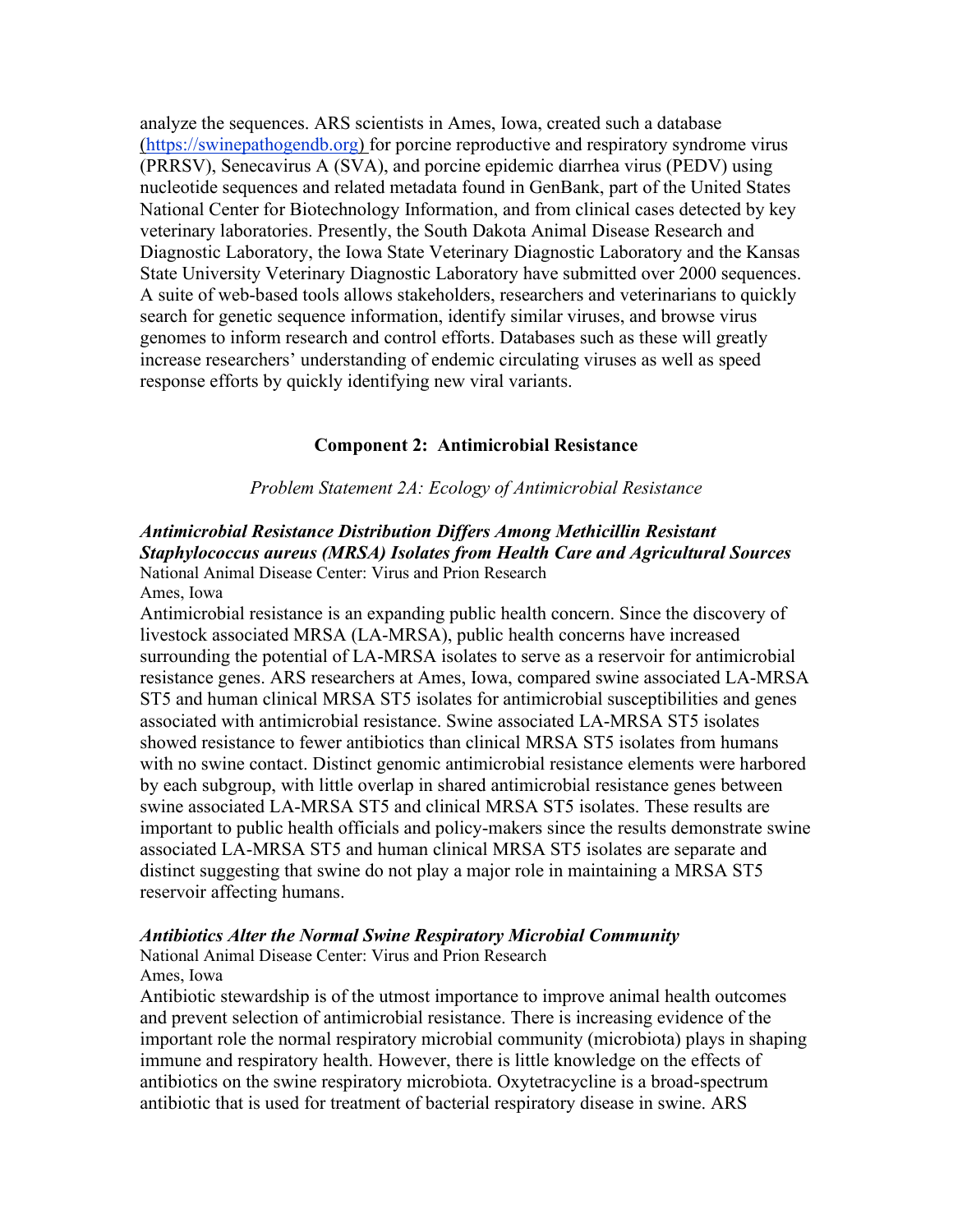researchers at Ames, Iowa, showed the respiratory microbiota diversity decreased in response to oxytetracycline administration. In addition, giving the antibiotic in the feed had a greater and longer lasting impact on the nasal microbiota than the injectable route. There were also increased abundances of some pathogenic bacteria and decreased abundances of normal respiratory resident bacteria after antibiotic treatment. These results highlight the need to further assess how these changes can ultimately affect the animal's respiratory health and risk to disease.

# *Subinhibitory Concentrations of Antibiotics Commonly used to Treat Swine Increase Streptococcus suis (S. suis) Biofilm Formation.*

National Animal Disease Center: Virus and Prion Research Ames, Iowa

*S. suis* is the leading bacterial swine pathogen worldwide causing a wide variety of clinical presentations in pigs ranging from asymptomatic carriage to lethal systemic disease. *S. suis* is also a zoonotic pathogen capable of causing invasive disease in humans. A barrier towards the development of improved vaccines or interventions for *S. suis* infections is a gap in understanding the factors contributing to persistence in the host, in which colonized pigs continue to shed and transmit *S. suis*. Biofilms are adherent communities of bacteria that are protected from common mechanisms that the body uses to clear bacteria and are considered a key factor contributing to chronic or persistent bacterial infections. Routine management practices involve treating all pigs in the same pen or barn with appropriate antibiotics upon observing any pig exhibiting clinical signs associated with a bacterial infection. ARS researchers at Ames, Iowa, studied the effects of sub-inhibitory concentrations of antibiotics commonly used by the swine industry on the development of *S. suis* biofilms and found amoxicillin, lincomycin, and oxytetracycline increase biofilm formation while bacitracin, carbadox, chlortetracycline, enrofloxacin, gentamicin, neomycin, sulfadimethoxine, tiamulin, and tylosin did not. Collectively, data demonstrate that exposure to some commonly used antibiotics contributes to increased biofilm formation of *S. suis*, thereby potentially increasing survival and persistence within the respiratory tract of swine and increasing transmission dynamics among animals. This data is critical for proper selection of antibiotics for successful treatment of swine bacterial diseases while minimizing potential collateral consequences.

*Problem Statement 2B: Alternatives to Antibiotics*

### *Enhanced Understanding of Mechanisms of Action of Antibiotic Growth Promoters*  Beltsville Agricultural Research Center: Animal Biosciences and Biotechnology Laboratory Beltsville, Maryland

Although antibiotic growth promoters (AGPs) have been widely used globally to make a significant contribution to the expansion of modern animal agriculture, underlying modes of action of AGPs still remain unknown. In 2017, the Food and Drug Administration released the Veterinary Feed Directive that eliminated the use of antibiotics for growth performance- making it more imperative to understand how AGPs work, so rationallydesigned antibiotic alternatives can be developed and produced to improve growth. ARS scientists used "omics" technology to identify biochemical pathways that are associated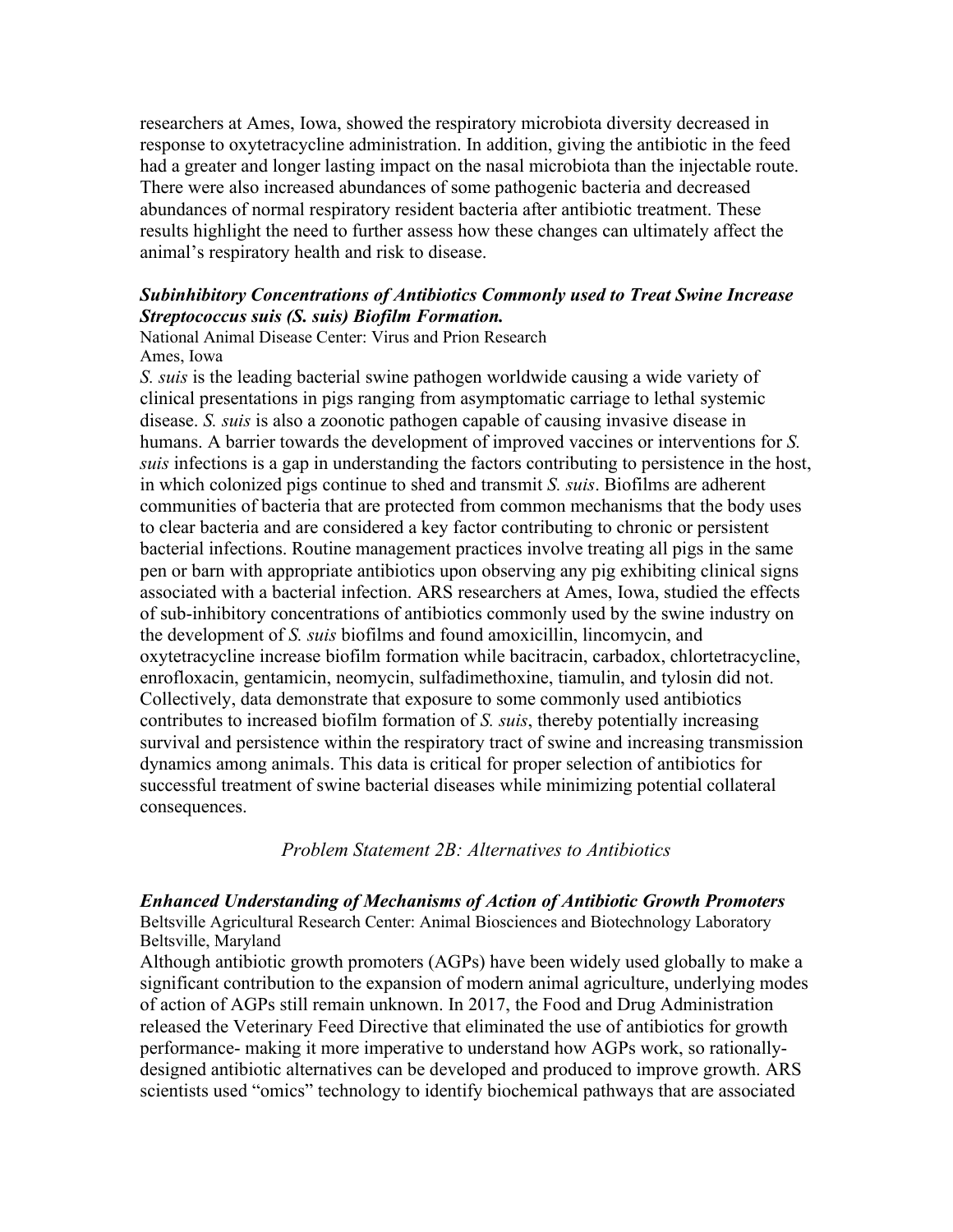with the effects of AGPs. The changes in the levels of intestinal small molecular weight metabolites provided distinctive biochemical signatures unique to each antibioticsupplemented group. These biochemical signatures were characterized by increases in the levels of metabolites of amino acids, fatty acids, nucleosides and vitamins. These results enhance our understanding of the mode of AGP action and provide the framework for future studies to identify natural chemical compounds as antibiotic alternatives to improve poultry growth performance without the use of in-feed antibiotics.

### **Component 3: Zoonotic Bacterial Diseases**

### *Problem Statement 3A: Brucellosis*

*Understanding and Detecting Brucella abortus Vaccine RB51 Shed in Milk* National Animal Disease Center: Infectious Bacterial Diseases Research

Ames, Iowa

Brucella abortus is a highly contagious bacterial pathogen for livestock and humans and is classified as a select agent because of its potential use as a bioweapon. In the United States, a vaccine strain called RB51 is routinely used to vaccinate female calves to prevent infection and limit human exposures. Over the past two years, people in at least 3 states have been infected with the *Brucella abortus* RB51 vaccine strain after drinking unpasteurized milk. ARS scientists in Ames, Iowa, collaborated with the Centers for Disease Control and Prevention and the Animal and Plant Health Inspection Service to better understand why some cattle vaccinated as calves shed RB51 in their milk as adults. Their results showed cattle shedding RB51 in milk have a different type of immune response than those animals that do not shed RB51 in their milk. Further, ARS developed an ELISA assay which can detect cattle shedding RB51 in milk. Due to the widespread use of RB51 vaccination in cattle, this work is critical to protect public health since it provided a diagnostic assay for detecting cattle shedding RB51 in milk and provided insights into why some cattle become persistently infected with it.

#### *Problem Statement 3B: Leptospirosis*

### *Characterization of Treponeme Associated Hoof Disease in Free-ranging Elk*

National Animal Disease Center: Infectious Bacterial Diseases Research Ames, Iowa

ARS scientists from Ames, Iowa, collaborated with State officials and university scientists in characterization of hoof disease in free-ranging elk (*Cervus elaphus*) in southwestern Washington State, which continues to spread throughout the region with some herds showing 20 to 90 percent of animals being affected. In adult elk, lesions of hoof overgrowth, sole ulcers, and sloughed hoof capsules are observed in addition to higher mortality. A field study was conducted to characterize the pathogenesis of this disease. Lesions were most severe in elk at 9 months of age and mimicked lesions in adult elk, whereas elk examined at 3 months of age had the mildest lesions and evidence of treponemes, which are spirochete bacteria that are in the same family as leptospira. Data suggest that treponeme-associated hoof disease (TAHD) in free-ranging elk is a debilitating and progressive condition that is similar to digital dermatitis in cattle and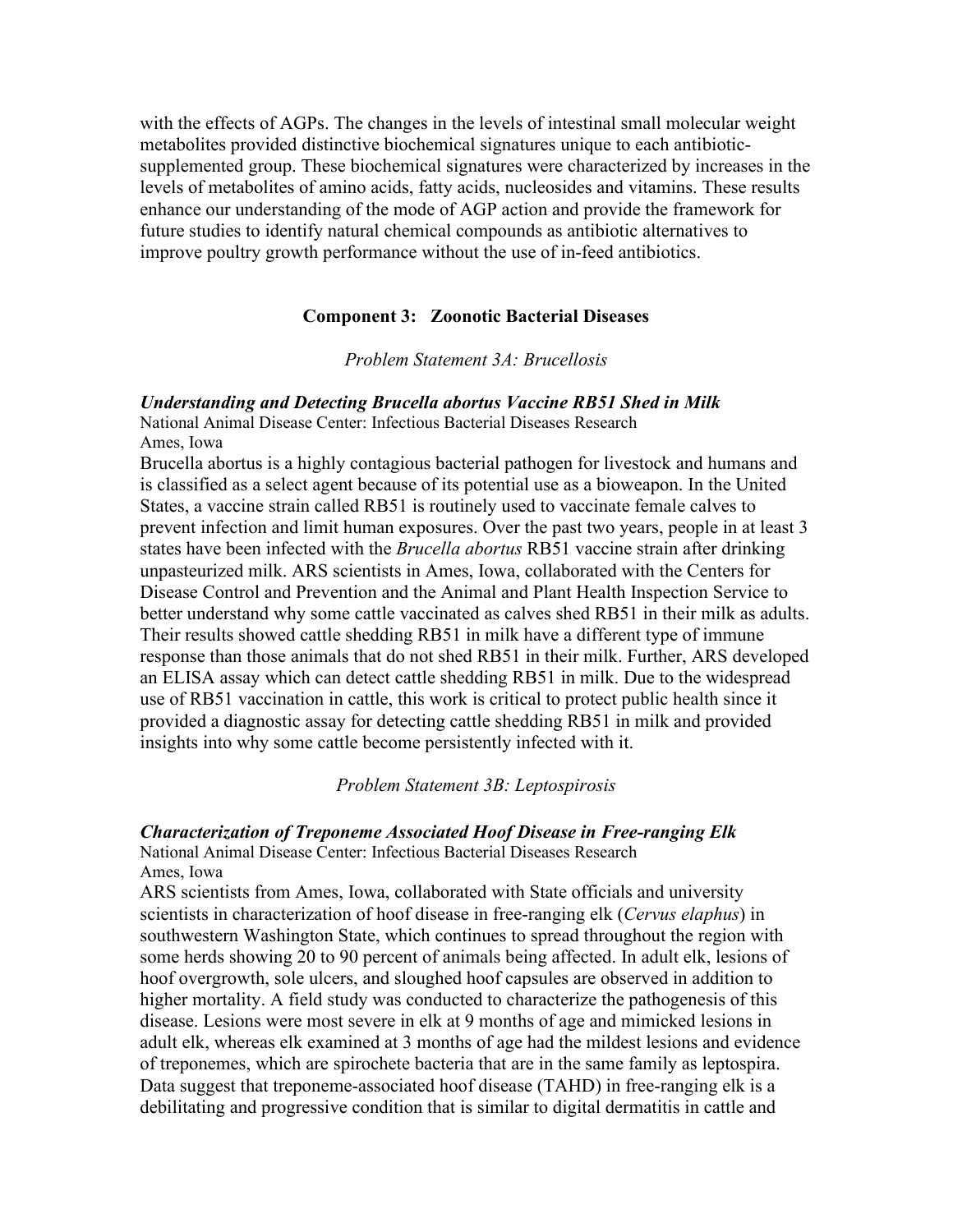sheep. This research provides the critical insight that treponemes cause hoof disease in elk and also informs research on the pathogenesis of digital dermatitis in cattle and sheep, which may lead to intervention strategies. The research with elk is also of importance to the wildlife community and State animal health officials.

### **Component 4: Respiratory Diseases**

*Problem Statement 4A: Bovine*

#### *Systems biology Tool for the Analysis of Agriculturally Important Bacteria*

U.S. Meat Animal Research Center: Genetics, Breeding, and Animal Health Research Clay Center, Nebraska

One modeling approach to systems biology is the computational modeling of genes, their interactions, and the influence of the environment on the system. Until now, microbiologists and other researchers working on bacteria-related problems in animal disease, food safety, bioengineering and other agricultural domains were not able to efficiently create holistic systems biology models. Through a SCINet collaborative research initiative including ARS researchers in Clay Center, Nebraska, Iowa State University, and industry collaborators; the Pathway Tools systems biology analytical platform was customized to run on Amazon Web Services (AWS) to host systems biology models of bacterial field isolates sequenced and assembled by the USDA. The primary beneficiaries of this resource are researchers and others wishing to use, create, and publish systems biology models that relate bacterial genes to key bacterial functions or physical traits. These models will assist in generating evidence-based strategies to mitigate the effects of bacterial infection, improve food safety protocols, and promote rational, focused solutions to bacteria-related problems in agriculture.

#### *Leukotoxin Susceptibility in Cattle*

U.S. Meat Animal Research Center: Genetics, Breeding, and Animal Health Research Clay Center, Nebraska

Bovine respiratory disease is the most significant illness in U.S. cattle and a major source of economic loss, exceeding a billion dollars annually. When bacteria invade the lungs, they secrete a toxin that binds to a receptor on bovine white blood cells and kills them, causing rapid inflammation, bleeding, and fluid accumulation in the air sacs of the lungs. This causes a severe and sometimes fatal pneumonia. ARS researchers at Clay Center, Nebraska, used a genome sequencing approach to identify differences in the naturally occurring toxin receptor in more than 1,000 cattle from 46 breeds. One of these receptor variants was 30-times more sensitive to the toxin. These results suggest that certain cattle may be at increased risk for toxin-related respiratory disease. This also provides new possibilities for disease intervention including: identifying high-risk animals through genetic testing, selectively breeding for less susceptible animals, and developing nonantibiotic treatments that may neutralize the bacterial toxin.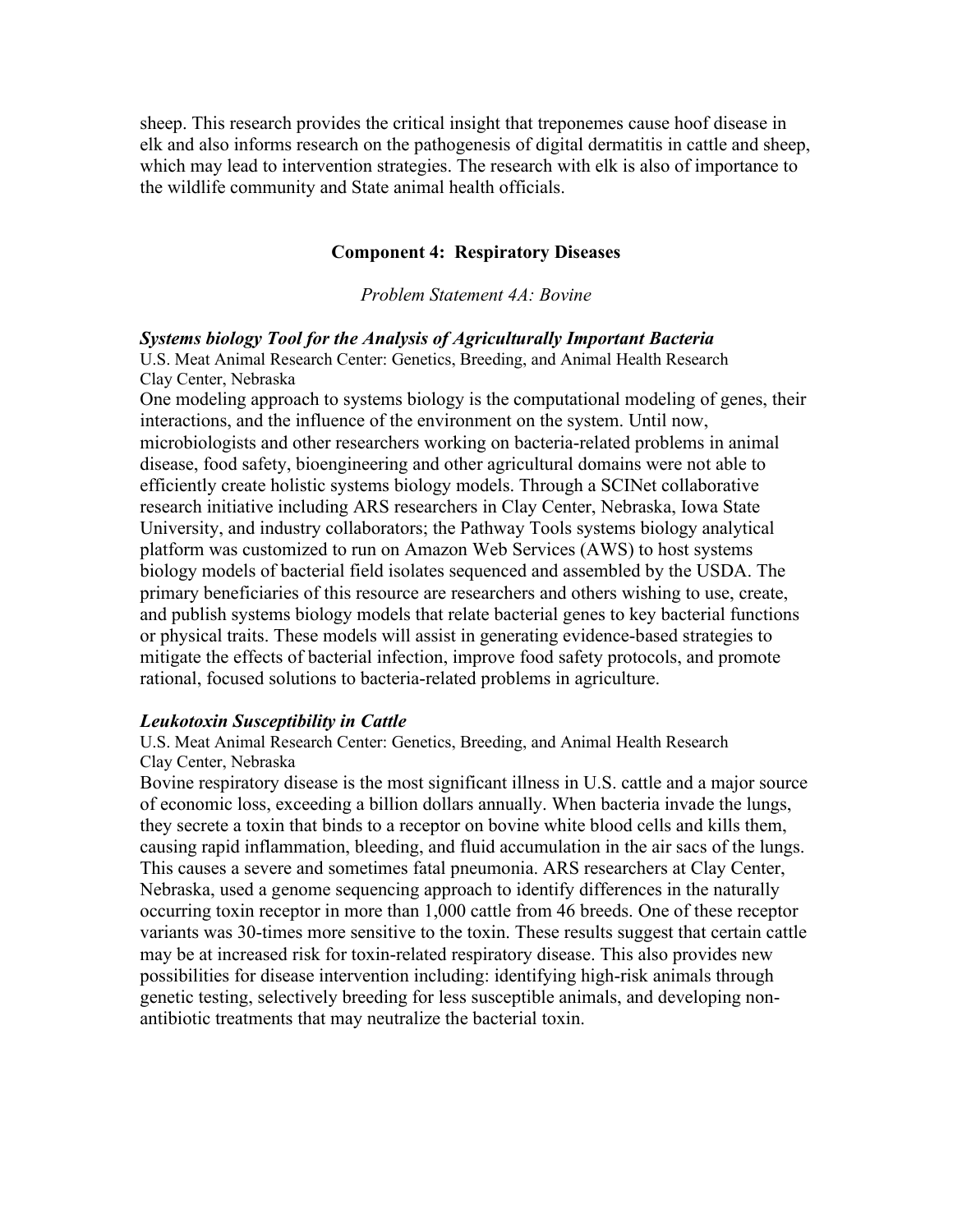#### *Problem Statement 4B: Porcine*

#### *A New United States Swine Pathogen Database* **[\(https://swinepathogendb.org\)](https://swinepathogendb.org/).**

National Animal Disease Center: Virus and Prion Disease Research Ames, Iowa

In recent years, several deadly viral diseases of pigs have emerged in the United States causing hundreds of millions of dollars in economic damages. In order to effectively respond to these diseases or detect new disease incursions or viral variants, it is critical to have a database of currently circulating viral genetic sequences and associated tools to analyze the sequences quickly and readily available to the research and diagnostic community. ARS scientists in Ames, Iowa, created such a database for porcine reproductive and respiratory syndrome virus (PRRSV), Senecavirus A (SVA), and porcine epidemic diarrhea virus (PEDV) using nucleotide sequences and related metadata found in GenBank, part of the United States National Center for Biotechnology Information, and from clinical cases detected by key veterinary laboratories. Presently, the South Dakota Animal Disease Research and Diagnostic Laboratory, the Iowa State Veterinary Diagnostic Laboratory and the Kansas State University Veterinary Diagnostic Laboratory have submitted over 2000 sequences. A suite of web-based tools allows stakeholders, researchers and veterinarians to quickly search for genetic sequence information, identify similar viruses, and browse virus genomes to inform research and control efforts. Databases such as these will greatly increase researchers' understanding of endemic circulating viruses as well as speed response efforts by quickly identifying new viral variants.

### **Component 5: Priority Production Diseases**

*Problem Statement 5A: Johne's Disease*

### *New Diagnostics for Johne's Disease*

National Animal Disease Center: Infectious Bacterial Diseases Research Ames, Iowa

Improved diagnostic tests are needed to aid producers in controlling this disease. Using a protein array, scientists in Ames, Iowa, identified patterns of serological reactivity in cows with Johne's disease. Some antigens induced antibody responses throughout disease stages, where responses to other antigens were detected late in the course of disease, or early in infection with a decline in responses at later stages of disease. The most promising proteins identified from the protein array were tested by ELISA and a multiplex bead assay and distinguished infected from non-infected healthy animals with sensitivities ranging from 65 percent to 93 percent. Some of the proteins had better sensitivity on clinical samples when compared to a commercially available Johne's disease diagnostic tests. These data will be of interest to livestock producers, veterinarians, and diagnostic laboratories who want more accurate tests identifying animals infected with Johne's disease.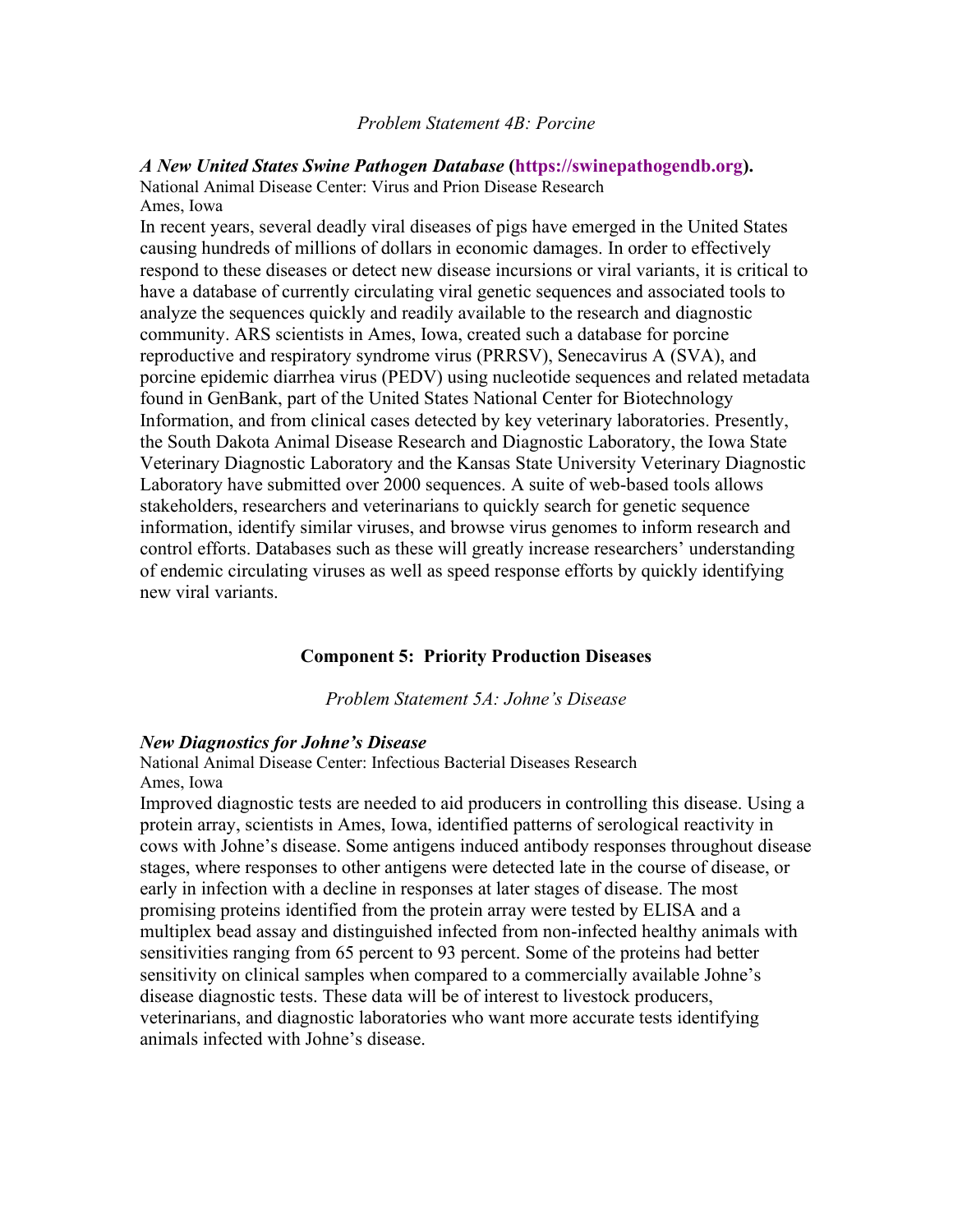#### *Problem Statement 5D: Bovine Mastitis*

# *The Effect of 50 Years of Breeding on the Ability of Holsteins to Fight Mastitis* National Animal Disease Center: Ruminant Diseases and Immunology Research

Ames, Iowa Dairy cow breeding and management has been able to dramatically increase milk production and at the same time reduce the number of cows in production. However, since the early 1970s, some researchers have expressed concern that the selective breeding for milk production could result in an associated increase in health problems. The University of Minnesota has maintained a herd of dairy cows with sires that reliably breed for the average milk yield seen in 1964. In collaboration with researchers at the University of Minnesota, ARS researchers at Ames, Iowa, have shown that Holsteins with genetics from 1964 were able to clear an experimental mastitis challenge with *Escherichia coli* better than modern Holsteins. This work shows that selective breeding for milk production is correlated with poorer immune defense against *E. coli* mastitis.

### **Component 6: Parasitic Diseases**

*Problem Statement 6A: Gastrointestinal (GI) Parasitic Diseases*

#### *Comparative Genomics of Major Parasitic Worms*

Beltsville Agricultural Research Center: Animal Parasitic Disease Laboratory Beltsville, Maryland

Parasitic nematodes (roundworms) and platyhelminths (flatworms) cause debilitating chronic infections of humans and animals, decimate crop production and are a major impediment to socioeconomic development. ARS scientists in Beltsville, Maryland, and University collaborators undertook a major survey of genes that modulate host immune responses, enable parasite migration though host tissues or allow parasites to feed. They identified extensive lineage-specific differences in core metabolism and protein families that have historically been targeted for drug development. From wide-ranging analyses involving computer modeling and simulations, they identified and prioritized new potential drug targets and compounds for testing. This study is the broadest and most comprehensive comparative study to date utilizing the genomes of parasitic and nonparasitic worms, providing a transformative new resource for the research community to understand and combat the diseases that parasitic worms cause.

#### *Diverse Mechanisms Contribute to Parasite Resistance in Sheep*

Beltsville Agricultural Research Center: Animal Parasitic Disease Laboratory Beltsville, Maryland

In collaboration with Commonwealth Scientific Industrial Research Organization (CSIRO) scientists in Australia, ARS scientists in Beltsville, Maryland, compared resistant and susceptible sheep lines in their responses to parasite infection. These source populations are the result of efforts from over 40 years of selective breeding. The expression of nearly one thousand genes differed among resistant and susceptible animals in response to a primary infection. Different mechanisms, including coagulation,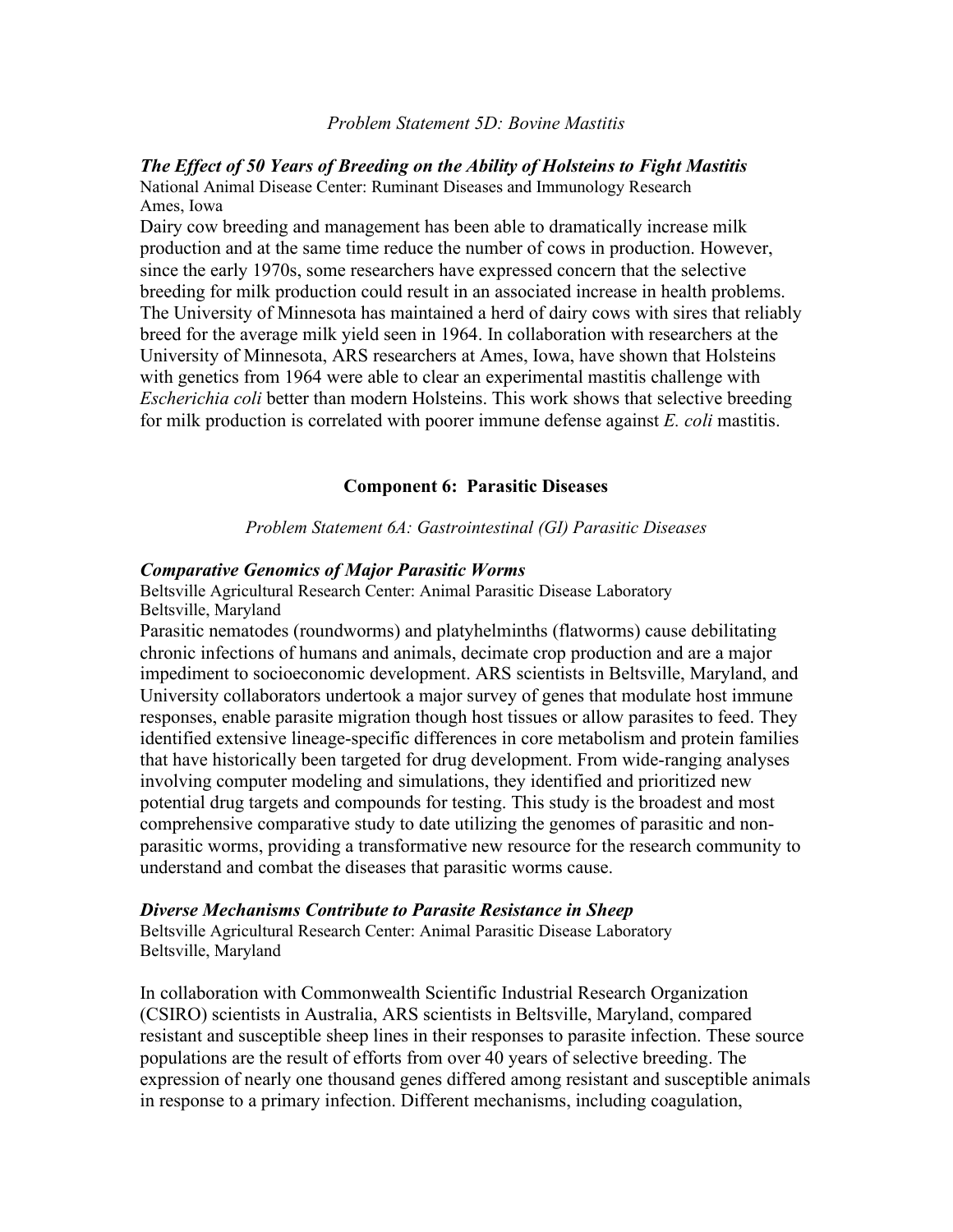complement cascades, and tissue repair, contribute most to resistance in distinct lines of sheep. These findings elucidate fundamental aspects of livestock immunology and will support the development of genetically resistant sheep via selective breeding.

### *International Agreement on Diagnosing Trichinella*

Beltsville Agricultural Research Center: Animal Parasitic Disease Laboratory Beltsville, Maryland

Trichinellosis was once a major concern for pork safety, and remains a concern for consumers of wild game, which might be infected with one or more of several parasite species. Discerning which of these species is present aids epidemiological studies and outbreak control, but they all look alike, creating a need for genetic diagnostic methods. A simple and effective diagnostic assay developed by ARS researchers in Beltsville, Maryland, was endorsed by the International Commission on Trichinellosis (ICT) for use in all outbreaks and whenever Trichinella has been found in consumable foods. This will assist food inspectors and veterinarians to better understand and manage an important zoonotic disease.

*Problem Statement 6B: Hemoparasitic Diseases*

# *Transgenic Babesia bovis Lacking 6-Cys Sexual-stage Genes as the Foundation for a Non-transmissible Live Vaccine Against Bovine Babesiosis*

Animal Disease Research Unit

Pullman, Washington

*Babesia bovis*, a tick-borne parasite responsible for bovine babesiosis has a complex life cycle including sexual development in its *Rhipicephalus microplus* tick vector. Understanding the molecular mechanisms involved in sexual development in ticks may provide a new approach for developing future-generation transmission blocking vaccines. Recently discovered sexual markers 6-CysA and 6-CysB genes of *B. bovis* were found to be expressed during the tick-stage of *B. bovis*. ARS scientists hypothesized that disruption of both 6-CysA and 6-CysB in *B. bovis* would result in unaltered ability of the parasite to invade and grow in red blood cells but lose the ability to transmit to ticks. Parasites deficient in genes required for sexual reproduction could be the foundation for genetically-defined, non-transmissible live vaccines against bovine babesiosis that could help reduce the burden of disease globally.

## **Component 7: Transmissible Spongiform Encephalopathies**

*Problem Statement 7A: Pathobiology of Prion Strains*

### *Milk from Goats with Scrapie is Highly Infectious*

Animal Disease Research Unit

Pullman, Washington

The continued presence of scrapie in the United States costs sheep producers an estimated \$20 million annually, especially in unrealized exports. Since animals harbor infection for several years before developing clinical signs, it is imperative for eradication efforts to identify and mitigate transmission risks. ARS researchers at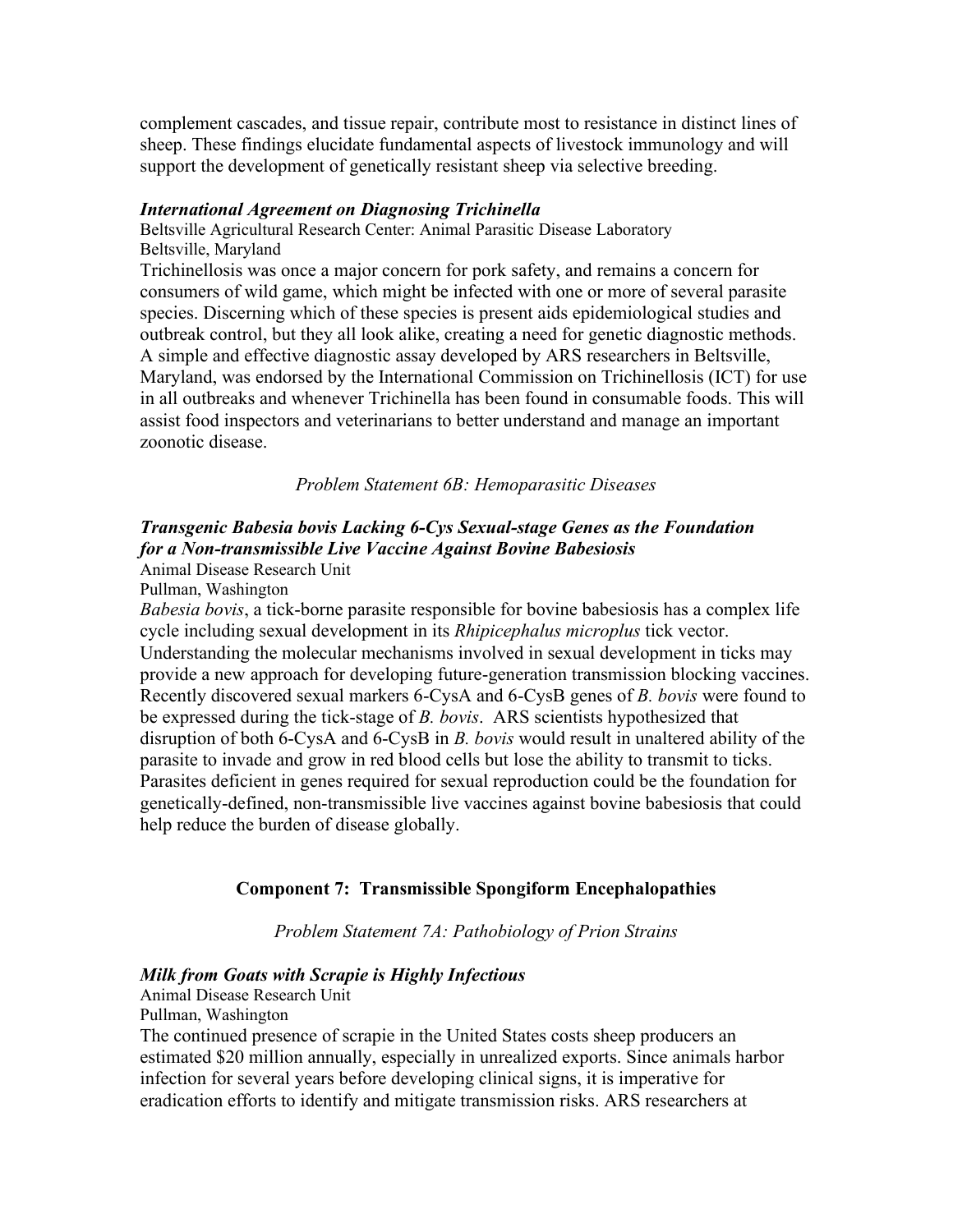Pullman, Washington, have determined that milk from infected goats can be highly infectious to newborn lambs and goat kids. Critically important was that transmission occurred after newborns consumed only about one gallon of milk. This knowledge informs producers that even limited exposure of newborn lambs and goat kids to scrapieinfected goat's milk can result in their flock acquiring scrapie and helps disease investigators better assess sources of flock exposure.

*Problem Statement 7C: Diagnostics, Detection, and Prevention*

# *A Method for Long Term Storage of Prion Protein*

National Animal Disease Center: Virus and Prion Research Ames, Iowa

Prion diseases include Scrapie, Chronic Wasting Disease and mad cow disease. Recent advances in prion disease diagnostic methods include the amplification of abnormal prion proteins in a sample to enable the early detection of the disease. One such technique, known as RT-QuIC, requires a steady supply of freshly purified prion protein, which necessitates constant production that is not sustainable in a diagnostic laboratory setting. ARS researchers developed a method to dry and preserve the prion protein for long term storage (months or years). This allows for production of the prion protein in larger quantities, and it can be shipped to diagnostic laboratories facilitating widespread use of RT-QuIC as a diagnostic method.

# **Immune Reagents**

One of the major obstacles to advancing animal health research is the lack of reagents available to study the immune system of the major livestock species, as reagents are more commonly available for humans and mice and may not be cross-reactive. In 2010, USDA-NIFA started the Veterinary Immune Reagent Network [\(https://www.umass.edu/vetimm/\)](https://www.umass.edu/vetimm/) with the goal of producing these reagents for the greater scientific community.

USDA ARS scientists in Beltsville, Maryland, led the effort for the development of swine and poultry reagents for the network and their accomplishments are highlighted below.

## *New Tools for Swine Immunology*

Sophisticated immune tools are needed to analyze disease and vaccine responses, yet those are limited for pigs. ARS scientists in Beltsville, Maryland, worked with a commercial partner to clone and express immune proteins using yeast. A second commercial partner developed monoclonal antibodies (mAbs) to these proteins which were then characterized in collaboration with university partners at Ohio State and Tennessee State Universities. Panels of mAbs reactive with 7 different swine immune proteins were characterized and transferred to commercial partners. These antibodies provide new assays to quantitate each protein in body fluids as well as to measure their intracellular expression. Tools and reagents generated by this project are now available and being used, the world-over, for studying swine immunity and disease.